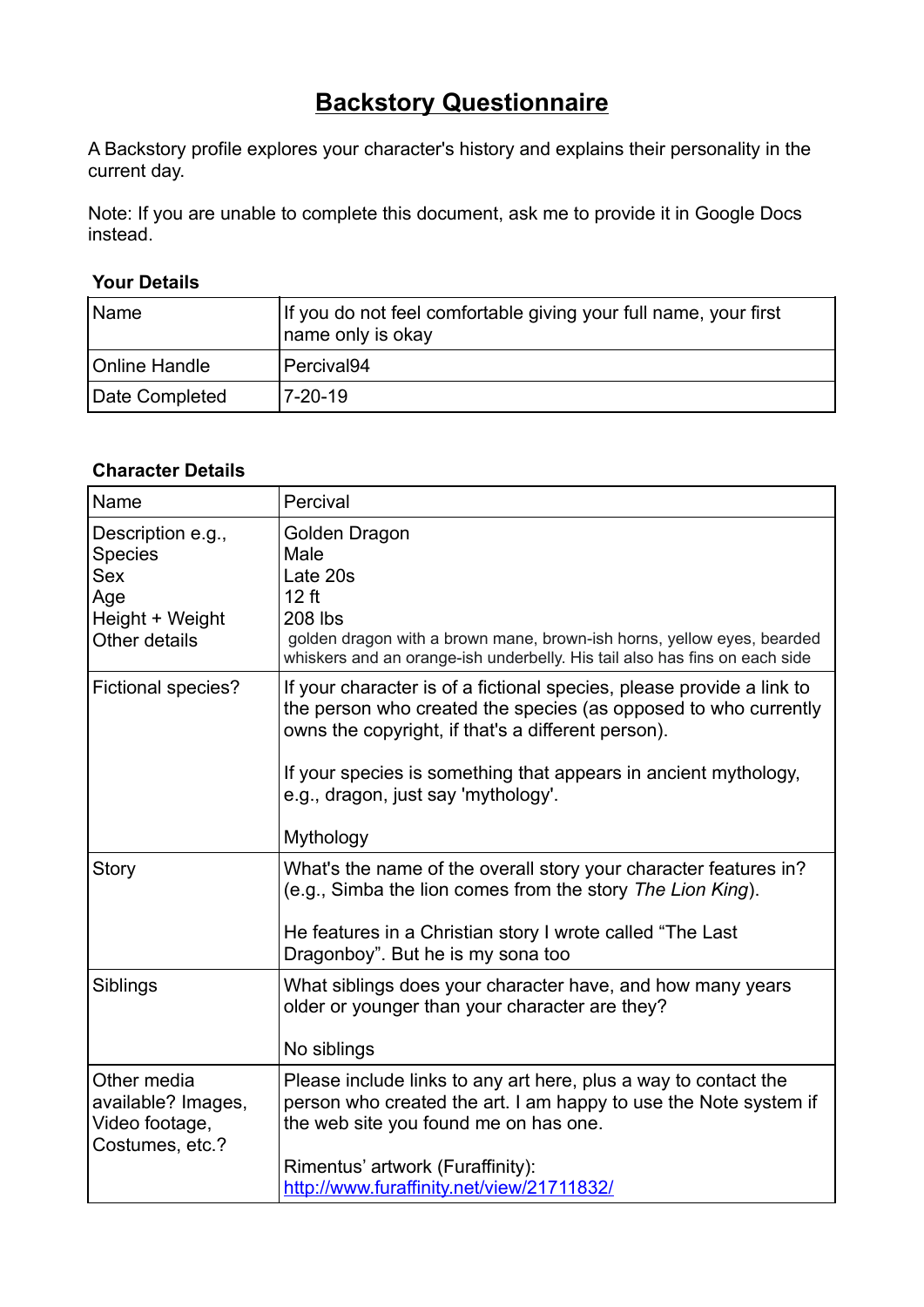|                                           | http://www.furaffinity.net/view/25360174/<br>http://www.furaffinity.net/view/27720746/<br>http://www.furaffinity.net/view/29025863/<br>http://www.furaffinity.net/view/29566778/<br>http://www.furaffinity.net/view/30929321/ |
|-------------------------------------------|-------------------------------------------------------------------------------------------------------------------------------------------------------------------------------------------------------------------------------|
| What colours would<br>you like me to use? | This is for Infographics and videos only. Not applicable for No<br>Frills.<br><b>Yellow and Orange</b>                                                                                                                        |

Please write on the right hand side in the spaces below. If any section doesn't seem relevant you can skip it.

If your character does particularly well in an area, (e.g., if they had good parents), by all means include that too! This questionnaire isn't about finding your character's faults, it's about understanding their particular balance of strengths and weaknesses.

| <b>Stages</b>                                                                                                                                                                                                                                                                                                                                                                                                                                                                                                                                                                                                                                                                                                                                                                       | Notes - Extremity, specific details, etc.                                                                                                                                                                                                                                                                                                                                                                                                                                                                                                                                                                                                    |
|-------------------------------------------------------------------------------------------------------------------------------------------------------------------------------------------------------------------------------------------------------------------------------------------------------------------------------------------------------------------------------------------------------------------------------------------------------------------------------------------------------------------------------------------------------------------------------------------------------------------------------------------------------------------------------------------------------------------------------------------------------------------------------------|----------------------------------------------------------------------------------------------------------------------------------------------------------------------------------------------------------------------------------------------------------------------------------------------------------------------------------------------------------------------------------------------------------------------------------------------------------------------------------------------------------------------------------------------------------------------------------------------------------------------------------------------|
| <b>Trust and Confidence</b><br>- mother nurtured/acted as character as<br>baby would hope?<br>- character as baby acted as they would<br>hope? (didn't let themselves down/surprise<br>themselves by biting)?                                                                                                                                                                                                                                                                                                                                                                                                                                                                                                                                                                       | Sameness / continuity between what is<br>expected and what is done?                                                                                                                                                                                                                                                                                                                                                                                                                                                                                                                                                                          |
| Freedom and Self-Determination<br>- does character hold on/grasp?<br>- does character let go?<br>- is character destructive and cruel?<br>- was character benign and relaxed?<br>- what was it like to express choice for the<br>first time in their life?<br>- did they make any bad choices in their<br>inexperience?<br>- does the character doubt themselves?<br>- does the character focus on details<br>because they can't watch everything – the<br>big picture contains too much detail?<br>- does the character often feel unready to<br>show projects to others?<br>- does character wish they were invisible?<br>- how cooperative/wilful is the character?<br>- how well does the character<br>express/suppress themselves?<br>- how controlled do they feel by others? | Were they guided / buffered as they<br>experimented with early autonomy, to avoid<br>feeling doubtful of themselves - or ashamed<br>because they weren't ready to meet<br>challenges?<br>Sometimes Percival can be clingy and<br>obsessive. It isn't until he realizes how<br>much his obsession really hurts people that<br>he lets go.<br>He tends to act aggressive if he thinks<br>something is wrong. Or perceives certain<br>dragons and other species as a threat,<br>leading to unjust judgment and bad<br>choices.<br>Depending on the situation, his cooperation<br>is selective. He has to be convinced that<br>the case is good. |
|                                                                                                                                                                                                                                                                                                                                                                                                                                                                                                                                                                                                                                                                                                                                                                                     |                                                                                                                                                                                                                                                                                                                                                                                                                                                                                                                                                                                                                                              |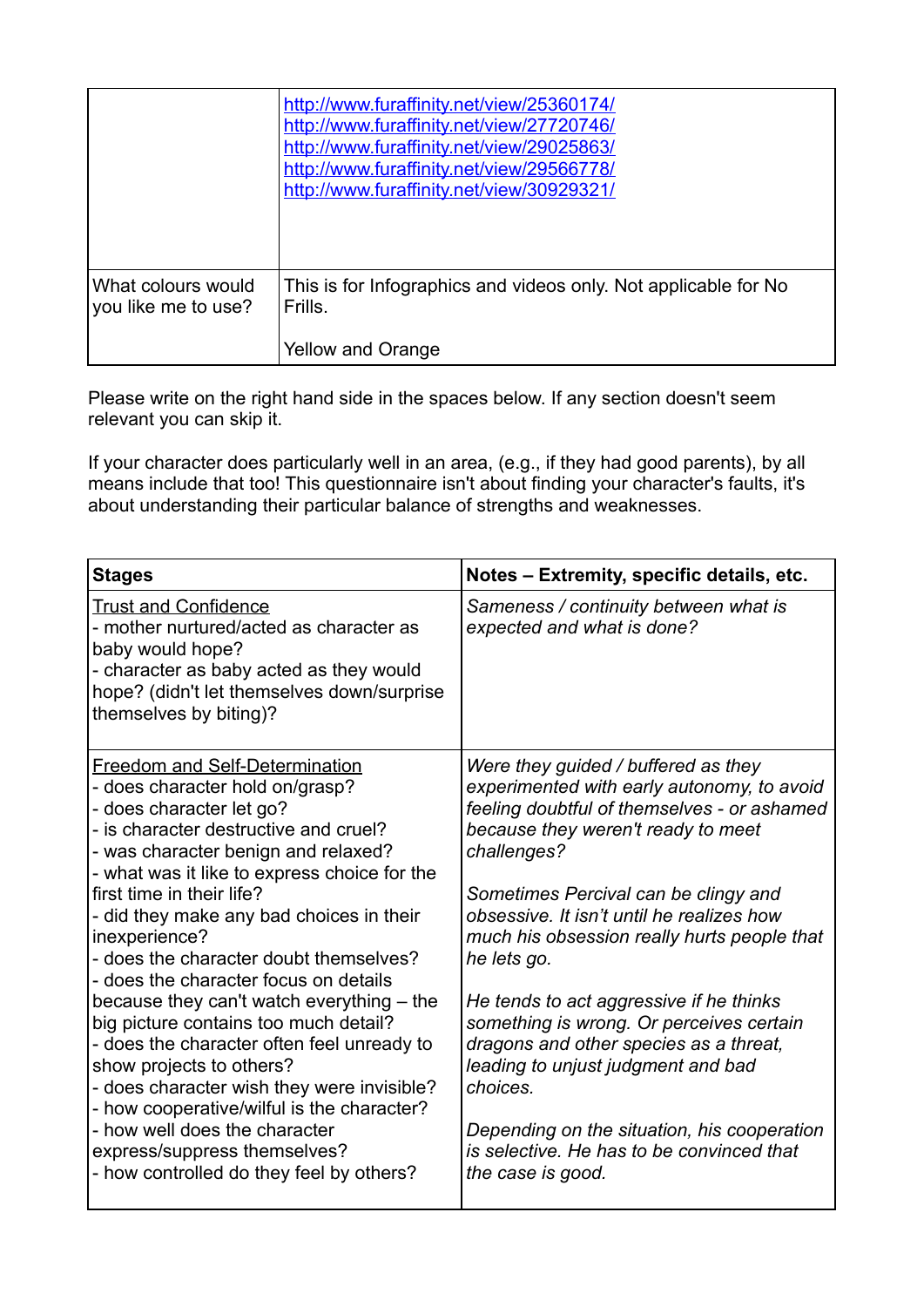|                                                                                                                                                                                                                                                                                                                                                                                                                                                                                                                               | He tends to be a people pleaser, which<br>makes him feel controlled and taken<br>advantage of.                                                                                                                                                                                                                                                                                                                                                                                                                                                                                                                                                                                                                                                                                                                                                                                                                                      |
|-------------------------------------------------------------------------------------------------------------------------------------------------------------------------------------------------------------------------------------------------------------------------------------------------------------------------------------------------------------------------------------------------------------------------------------------------------------------------------------------------------------------------------|-------------------------------------------------------------------------------------------------------------------------------------------------------------------------------------------------------------------------------------------------------------------------------------------------------------------------------------------------------------------------------------------------------------------------------------------------------------------------------------------------------------------------------------------------------------------------------------------------------------------------------------------------------------------------------------------------------------------------------------------------------------------------------------------------------------------------------------------------------------------------------------------------------------------------------------|
| Ambition<br>- how energetic was your character as a<br>small child?<br>- how much did your character enjoy/feel<br>guilty about their victories and<br>achievements?<br>- how good did they get at cooperating?<br>- did they develop a tendency to berate<br>themselves?<br>- what are the character's biggest wishes<br>and dreams? Can they ever fulfil them?                                                                                                                                                              | How active/aggressive did character<br>become? Did they get too enthusiastic, do<br>something bad and then feel guilty?<br>As a child he was born to royalty. He was<br>very energetic about the royal treatment<br>and receiving lots of gifts. And he took pride<br>in his achievements in things like big<br>contests.<br>As an adult, he tends to berate himself for<br>all the bad things he did. From childhood,<br>adolescence, as well as recent mistakes.<br>His biggest wish is just for other dragons to<br>be protected and not to be judged unjustly.<br>To fulfil that wish, he began a team of<br>defenders, consisting of him and four other<br>dragons.                                                                                                                                                                                                                                                            |
| Productivity<br>- how did the character feel about being<br>productive rather than playing?<br>- what was the transition from home to<br>school like?<br>- how well prepared did he feel to<br>contribute?<br>- how did they feel about others also<br>contributing? Status, adequacy, teamwork?<br>- what were their thoughts about being part<br>of the society they lived in $-$ what they were<br>going to be as an adult?<br>- how did their caste, gender, race and other<br>facets of their identity factor into this? | Did character feel ready to take their place<br>in school and to start thinking about their<br>place in the adult world, when they grow<br>up?<br>In school he dreamed of the day he'd take<br>his Father's place and rule as king. But that<br>dream was over when he realized his<br>parents were corrupt and waging unjust<br>wars on other species of dragons. Namely<br>black scaled dragons. Percival would suffer<br>exile as an adult for not going with the ways<br>of his parents. His parents would then be<br>impeached later on. And since Percival<br>didn't pursue being a king any longer and<br>spent time outside the kingdom, a new<br>golden king and queen took the throne,<br>becoming Percival's Step parents.<br>He is an advocate for contribution and<br>teamwork. Especially when he formed his<br>group of defenders. He never thought that<br>as an adult, that was what he would do with<br>his life. |
| <b>Child to Adult Transition</b><br>- how well did others appear to regard your<br>character?<br>- how did your character ensure some                                                                                                                                                                                                                                                                                                                                                                                         | How did character deal with a rapidly<br>changing self (ie., puberty) in light of a<br>rapidly approaching world of work and<br>relationships, in which one's identity are                                                                                                                                                                                                                                                                                                                                                                                                                                                                                                                                                                                                                                                                                                                                                          |